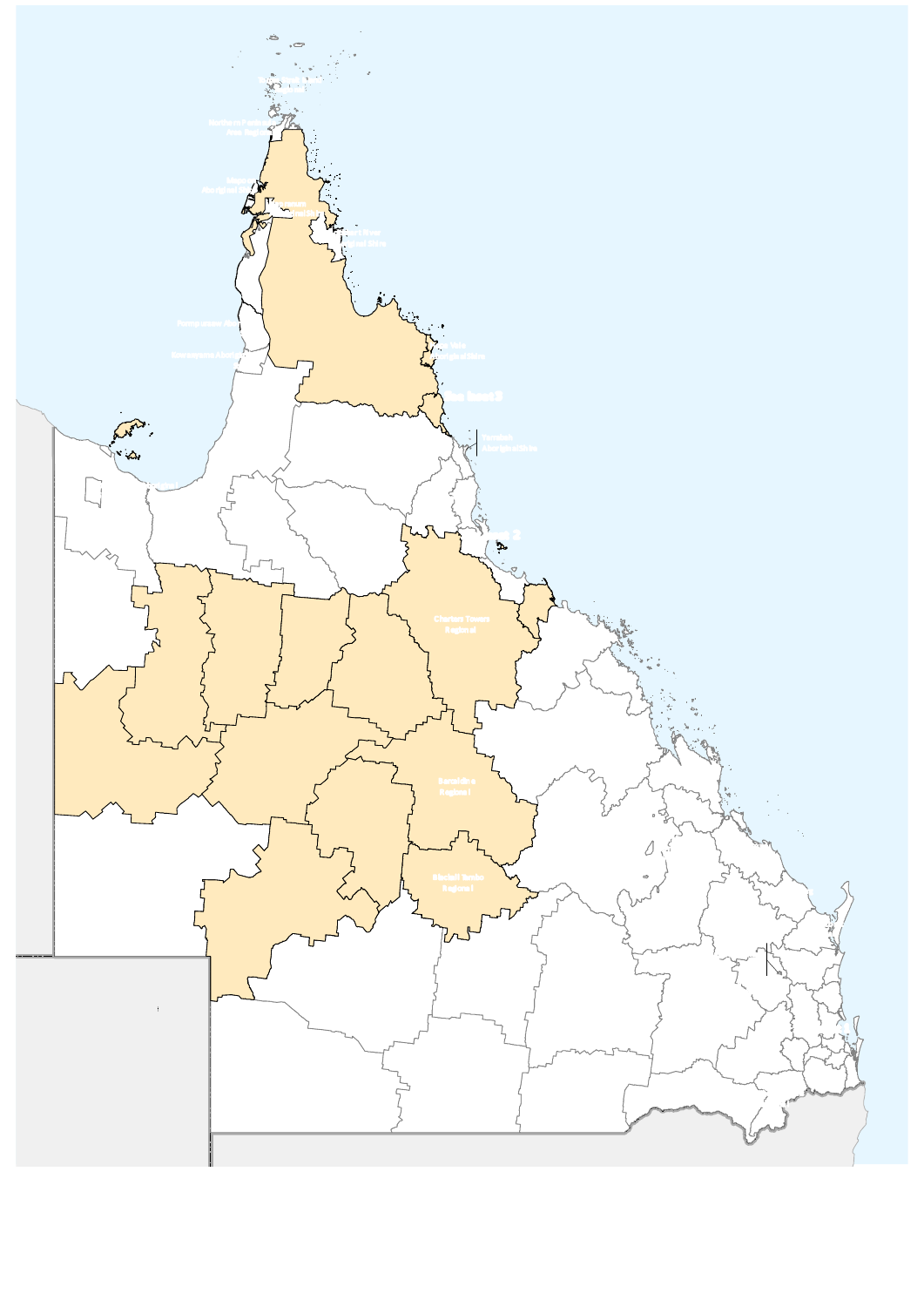

## **Queensland Reconstruction Authority**

۰.



| <b>Local Government Area</b>                          | <b>Counter Disaster</b><br><b>Operations</b> | <b>Reconstruction of</b><br><b>Essential Public Assets</b> |
|-------------------------------------------------------|----------------------------------------------|------------------------------------------------------------|
| <b>BARCALDINE REGIONAL COUNCIL</b>                    | 04/05/2022                                   | 04/05/2022                                                 |
| <b>BARCOO SHIRE COUNCIL</b>                           | 04/05/2022                                   | 04/05/2022                                                 |
| <b>BLACKALL-TAMBO REGIONAL</b><br><b>COUNCIL</b>      | 04/05/2022                                   | 04/05/2022                                                 |
| <b>BOULIA SHIRE COUNCIL</b>                           |                                              | 04/05/2022                                                 |
| <b>BURDEKIN SHIRE COUNCIL</b>                         | 04/05/2022                                   | 04/05/2022                                                 |
| <b>CHARTERS TOWERS REGIONAL</b>                       | 16/05/2022                                   | 16/05/2022                                                 |
| <b>COUNCIL</b>                                        |                                              |                                                            |
| <b>CLONCURRY SHIRE COUNCIL</b>                        |                                              | 10/05/2022                                                 |
| <b>COOK SHIRE COUNCIL</b>                             |                                              | 04/05/2022                                                 |
| <b>DOUGLAS SHIRE COUNCIL</b>                          | 10/05/2022                                   | 10/05/2022                                                 |
| <b>FLINDERS SHIRE COUNCIL</b>                         | 16/05/2022                                   | 16/05/2022                                                 |
| <b>HOPE VALE ABORIGINAL SHIRE</b><br><b>COUNCIL</b>   | 10/05/2022                                   | 10/05/2022                                                 |
| <b>LONGREACH REGIONAL COUNCIL</b>                     | 04/05/2022                                   | 04/05/2022                                                 |
| <b>MCKINLAY SHIRE COUNCIL</b>                         | 10/05/2022                                   | 10/05/2022                                                 |
| <b>MORNINGTON SHIRE COUNCIL</b>                       | 04/05/2022                                   | 04/05/2022                                                 |
| <b>PALM ISLAND ABORIGINAL</b><br><b>SHIRE COUNCIL</b> | 04/05/2022                                   | 04/05/2022                                                 |
| <b>RICHMOND SHIRE COUNCIL</b>                         | 16/05/2022                                   | 16/05/2022                                                 |
| <b>WINTON SHIRE COUNCIL</b>                           |                                              | 04/05/2022                                                 |

V3 in red